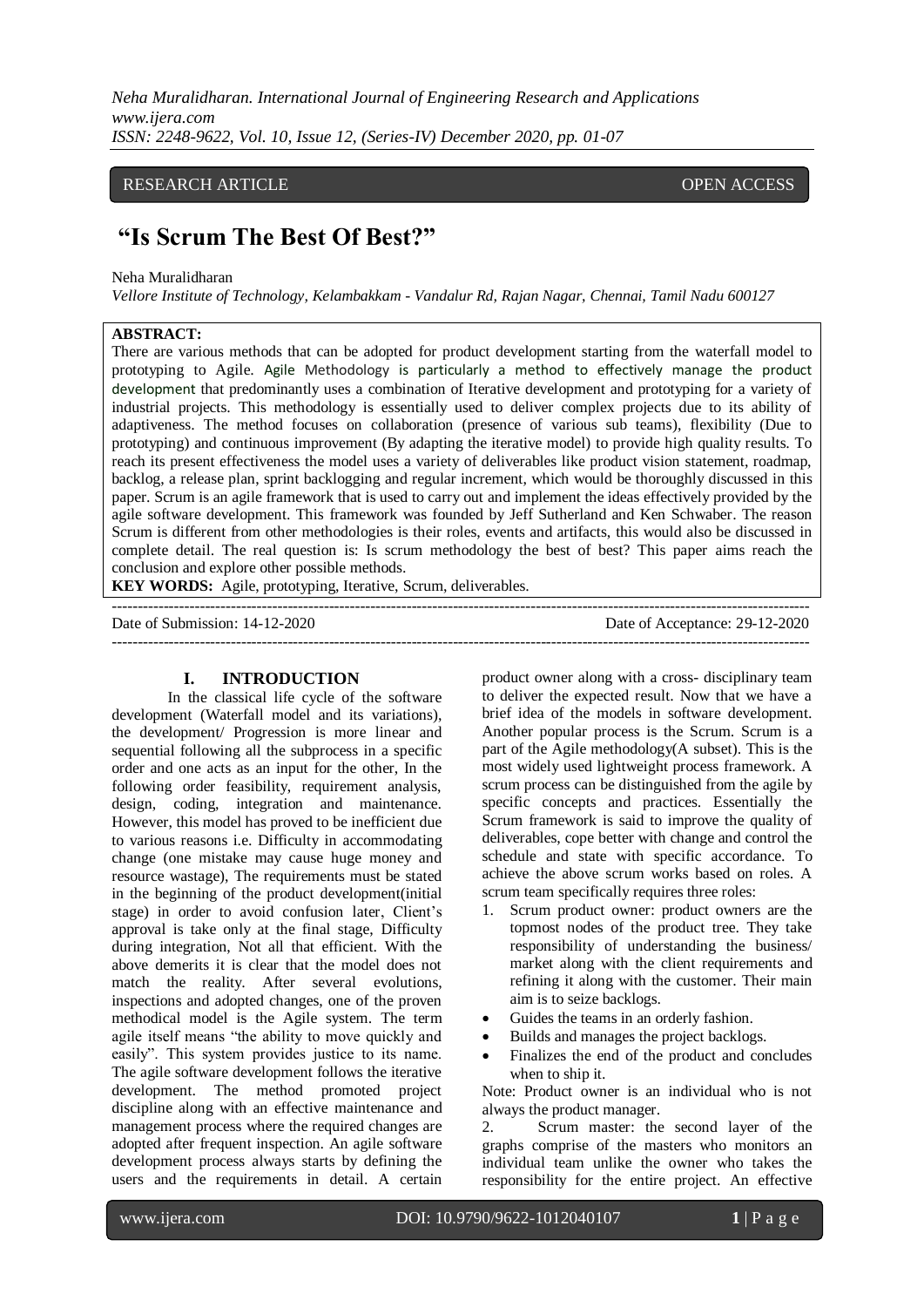scrum master is said to understand the working and the progress of the entire team in detail. Thus with this knowledge the master would be able to schedule, facilitate and set the delivery flow effectively.

3. Scrum development teams are the lower most tier of the hierarchy and these are the members who actually perform tasks for sustainable development practices. The team comprises of five to seven member. This principle is adopted from the CEO of amazon who said "If a team can't be fed by two pizzas the it is too big.".

The progress done by the teams are measured in sprints. A sprint is usually as long as a fortnight. The scrum team drives the plan for each sprint, and display the estimated amount of work that can done during that period.

Scrum is a popular agile framework which is often misunderstood with agile itself. This paper aims at providing a comparative analysis between scrum and other said profound frameworks, considering each development step. Here we will explore other top veneers like kanban, lean etc.

## **II. REVIEW OF LITRETURE**

## *by Enric Senabre Hidalgo Internet Interdisciplinary Institute (Universitat Oberta de Catalunya), Av. Carl Friedrich Gauss, 5, 08860,Castelldefels, Barcelona, Spain*

This paper explores the adoption of agile methods for the management of projects. The utilization of the scrum framework is currently being expanded to many other types of organizations. The study showcases the extent to which key principles and tools are usually used in scrum can contribute to the collaborative management and coordination of tasks in various research processes. According to the results of integrating agile methods and their principles for various interdisciplinary collaborations requires a very high degree of flexibility.

## *By Anum Ali ,Department of Computer Science Lahore College for Women University, Lahore, Pakistan ,Mariam Rehman*

Agile scrum methodology has been evolved over the time largely through software industry where it has grown and developed with a great progress. The research work presented has proposed a framework by identifying critical elements of application of agile scrum methodology in software industry. The framework proposed consists of four elements, i.e. technical, people, environmental and organizational. The proposed framework is validated through statistical analysis, which comprises of The Structural Equation Modeling (SEM) data is collected from those software industry personals who are working on agile methodology. This

research concludes that out 18 hypothesis 15 hypothesis were found to be significate. These significant hypothesis includes Training & Learning, Societal Culture, Communication & Negotiation, Personal Characteristics, Customer collaboration, Customer commitment, Decision Time, Team Size, Corporate Culture, Planning, Control, Development, Information Administration, and Working Environment.

## *By Ng, G. C. (2018). A Study of an Agile methodology with scrum approach to the Filipino company-sponsored I.T. capstone program. International Journal of Computing Sciences Research, 2(2), 68-88. doi:10.25147/ijcsr.2017.001.1.25*

This research aims to show the relevance of the student projects which are sponsored by company clients in the University of Asia through the use of Agile Methodology with the help Scrum Methodology concept. The modified program is employed in two batches with content analysis and the survey results are shown as benchmarks. Various surveys at the end of the sprints for both clients as well as students showed that the length of the sprint was a critical factor in the development of the particular information system, and that the students always learned from addressing all the additional difficulties such as academic load, team pressure and communication problems. Over-all results showed that clients were impressed and very keen to adopt the student works. Maintainability aspects of the research can be analysed for future research. The increase in the sample size with more additional batched helps in leading to the discovery of various new factors that were not seen previously. The research could also help in improvement of other capstone programs and also helped in improving communication with clients.

## *By Bernardo Vasconcelos de Carvalho, Carlos Henrique Pereira Mello University Center of Itajubá Federal University at Itajubá*

The objective of the paper was to present a detailed analysis, review and classification of the literature on the agile ,scrum methodology. Research was done to find out the benefits of using scrum methodology. Research has concluded that various literature on this topic is still scarce. Conclusion was drawn that there is demand for the generation of scientific knowledge on this subject.

## *By Astha Singhal B.Tech.(CSE) RKGITW Ghaziabad , Divya Gupta B.Tech.(CSE) RKGITW Ghaziabad*

The most common mythology in the product development domain of the software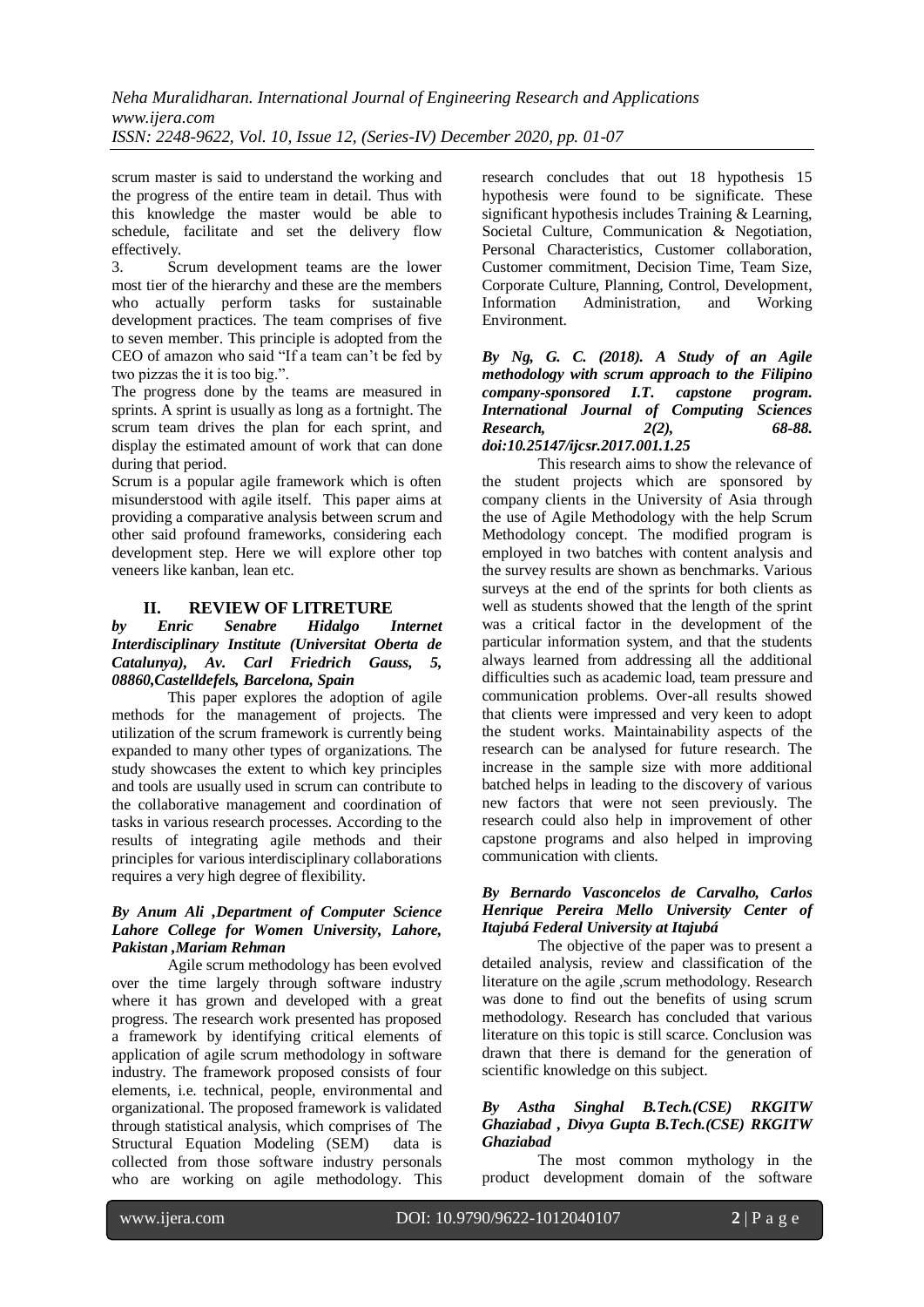*Neha Muralidharan. International Journal of Engineering Research and Applications www.ijera.com ISSN: 2248-9622, Vol. 10, Issue 12, (Series-IV) December 2020, pp. 01-07*

industry is Scrum. Scrum uses an increment and loop based approach (involving sprints), unlike the other development processes. The major concern of the clients, whose employees use scrum is addition and the involvement of the changing and increasing requirements. Scrum involves structural organizations of teams and are self-sufficient for the tenure of a single sprint. A clear review has been done on the workings and adaptations in the implementations of scrum. This paper was an add on information for the professionals interested in Scrum methodology.

## **III. TOP MODELS IN PRODUCT DEVELOPMENT**

*Scrum* 

Scrum works in a very efficient manner. It follows the rugby team characteristics. The rugby team characteristics is compared to the scrum methodology as all the developers put their heads together in order to discuss the difficult problems. The team that develops the software start by making a wish list. Known as the product backlog. The list contains the following:

1.The backlog.

2.Tasks that need to be completed.

3.Time taken to complete these tasks.

Scrum depends on a concept called sprints:

1.its the actual time period of the software development.

2. it maybe from a minimum of one week to one month to complete each item from the backlog.

3.every sprint ends with a review.

4. the team chooses the next backlog to develop.

5. the sprint continue till the project time is done or if the entire budget has been spent.

#### *Lean*

Lean is the process of reducing waste and adding on the customer defined values to the products and services. The meaning of lean is coined differently around the globe.

In United states: lean is a system of tools and technique used to reduce waste and to add value to every process. In Japan: in japan its considered as a mindset and not the set of tools.

The basic principles of the lean methodology is to eliminate all forms of waste and to increase the customer perceived value with everything that's done. Jim Benson of Modus Cooperandi defined Lean methodology as: "Lean is both a philosophy and a discipline which, at its core, increases access to information to ensure responsible decision making in the service of creating customer value."In short lean means to do more with less while doing it better.

#### *Kanban*

It is a way of managing the continual growth in the product development process with a certain emphasis in a way to not overburden the team. Kanban is a process similar to scrum whose entire development process depends on the team. Kanban methodology revolves around three principles:

1.workflow: It visualizes exactly what the team does on that day. It helps to plan it out as its easier and very informative.

2.work in progress(wip): it helps manage the "flowbased approach" in order to make sure the teams start any work and not take up too much work at one go.

3.enhancing the work flow: when a particular work is completed, the next highest work of priority is pulled from the backlog into play. Kanban ensures the promotion of continuous collaboration and encourages learning by improving a best team workflow.

The main goal is to stop starting and start finishing.

A few benefits:

1.response to change is high

2.shorter cycle time helps deliver features faster

3.when priorities change Kanban is an ideal methodology.

*Feature Driven Development*

This a process that focuses on client, architecture and the pragmatic software process. Client in a feature driven development refers to the project stakeholders as in the agile methodology.

It allows to update the project frequently and recognize the errors quickly. The clients are provided information and the results at any point of time.

Basic activities:

1. To develop the model

- 2. To develop a feature list
- 3. To plan according to the feature list
- 4. To design according to the feature
- 5. To build the features

an overall model shape is created within the first two steps. The last three steps are repeated for each feature. The majority of the work in feature driven development is done in the last two steps those are the design according to the feature ad build the feature.

## **IV. COMPARITIVE ANALYSIS**

*Scrum:* 

A scrum is a frame work that significantly empowers agile. Although scrum has its own benefits and advantages, it is difficult to practice and actualize. Scrum allows the implementation of diverse techniques and procedures with the help of a cross functional team. In scrum there is self-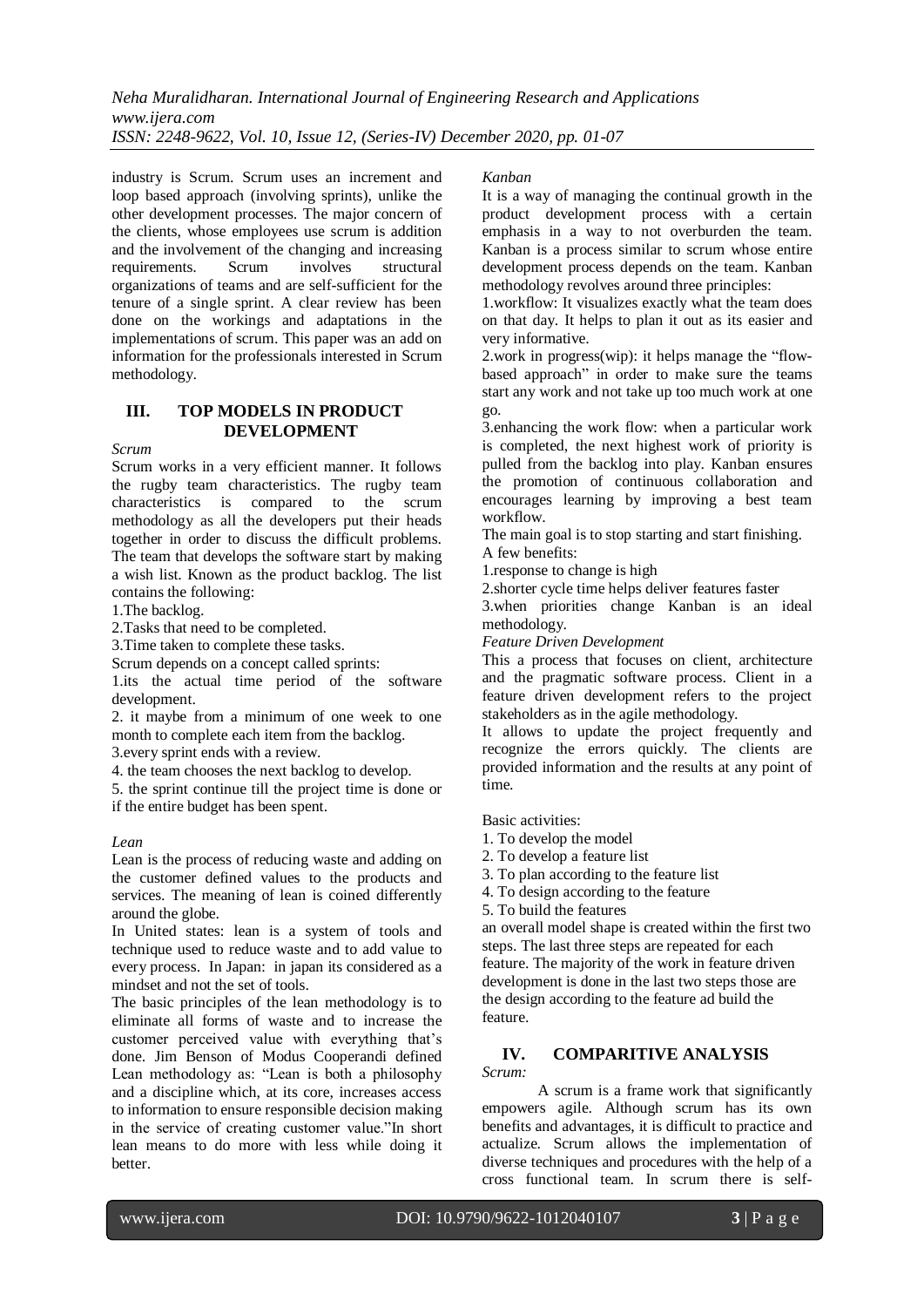association of groups that are not repelled by any outside individuals. Choosing a team in scrum may be quite challenging as the group must be small enough to handle change and sufficiently big to manage efficient work. In a single iteration scrum has to focus on planning just enough, building with minimum set of features and finally reviewing the product. The model promises to shup valuable increment of work at the end of each sprint. It addresses complex problems (hence require to be adaptive) while efficiently delivering products of the highest value. It implements a process where progress is based on observations of reality, not fictious plans. Overall, Scrum is a very adaptive framework.

## *Kanban:*

Kanban is a development model that gradually improves tries and tested products.

| Current  | Tо | In       | Work      |
|----------|----|----------|-----------|
| backlogs | do | progress | Completed |
|          |    |          |           |
|          |    |          |           |
|          |    |          |           |

Kanban visualizes manageable chunks of work using the above table as it progresses through the flow. The model is designed to meet minimal resistance while allowing continuous incrementing small changes. Kanban helps to analyze complex attributes like risks associated to complete the most work on time. Overall, Kanban is for a product that works fine but still needs some optimizations.

Scrum and Kanban allow for complex adaptive tasks to be reduced down and be completed effectively. Both involve continual improvement, process optimization, and they share a similar focus on highly visible workflow.

Differentiating between Kanban and Scrum sets down different paths. Kanban limits work whereas scrum limits time. Scrum primarily focusses on scheduling, weighs the story points and decides how many of those must be completed in one sprint providing a shippable product after every iteration. On the other hand. Kanban has no time boxes and the improvements are expected in an evolutionary fashion.

Kanban and scrum are different from each other in different aspects. Firstly, Roles and responsibilities: Every individual in scrum has a fixed role i.e product owner, scrum master etc. despite the development team being role-fluid, but Kanban allows flexibility in terms of individuals. Secondly, Team and commitment: every individual in scrum must commit to doing a specific amount of work in Kanban, commitment is optional for teams.

Thirdly, Obstacles are immediately dealt with in scrum, whereas, they are left to be dealt with later in Kanban. Fourthly, Types of teams: in scrum it is necessary to create cross-functional teams. Kanban usually has specialized teams throughout the course of the project. Lastly, Objective of the team: Scrum's main objective is team collaboration to complete the task, whereas, Kanban usually strives to achieve goals.

Most companies have adopted either scrum or Kanban for their product development. Teams in companies like Apple, Google, Amazon predominantly adopted scrum whereas some like Hp, Pixar, Spotify have preferred Kanban. When choosing between Kanban or scrum, the individuals distinction does not always have to be made because Kanban and scrum cam go hand-in-hand (Scrumban).

*Lean:* 

Expanding about lean, some may find agile and lean contradictory in nature but in fact they are quite complementary. Lean is sometimes categorized as another agile method rather they are different and both work in new ways to bring better results. The lean mindset encourages to take system view of value stream, this involves considering beyond the software team, considering the entire value stream from concept to money, similar to Kanban. The model majorly focusses on improving the flow of value. Lean principles identify ways to eliminate wastes like task switching, hand offs, partially done work and extra features etc. but the Scrum and Kanban resolve this aspect in the phase of requirement analysis itself. While agile principles teach us to work in short cycles and deliver more valuable product faster, lean principles point to the limiting of queues which prevents work from piling up and invites the notion of pull: "only pull work when you have the space to invite more work in the process". Lean and agile are fairly common, both encourage to improve quality, amplify learning, continuously improve and empower people. Overall, both lean and agile are aimed at achieving a successful business product. However, they serve different purposes and tasks. Lean is a wider concept than agile as it is a smart approach that handles all losses from money to labour to energy.

## *Feature driven development*

In the Feature Driven Development model, the features are the corner stones of the product development. The requirements are introduced as the features and are increased at every stage of the development unlike in scrum where it has to be defined initially. This is implemented best when the internal teams are large. This model also adopts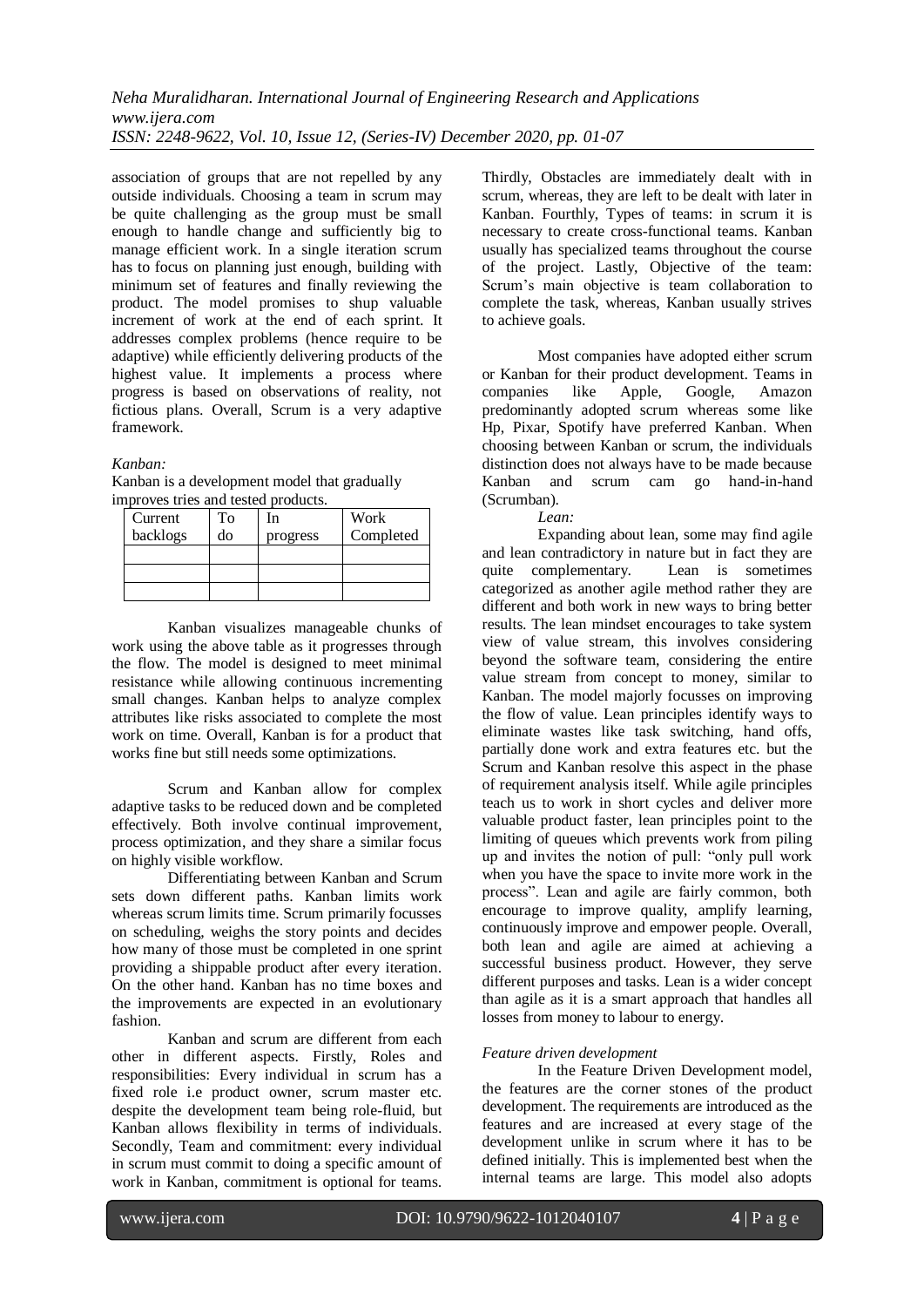timely increments. This approach can be considered an intermediate between waterfall model and the agile software development technologies (Scrum). Feature Driven Development is predominantly chosen for large scale product development and allows adaptability. Its key principles focus on welldocumented software development practices. The models hold a few consequences and thus not voted as the best such as: cannot be used for small scale projects with more firm deadlines, the success of this model completely depends on having a highly-skilled team leads monitoring the process throughout the development cycles(similar to the scrum masters in the scrum development) and the documentation must be well maintained.

## **V. IMPLICATIONS**

### *Reduced Ambiguity*

One of the most common issue in the development process is the increased threat of uncertainty and ambiguity. This issue already poses a severe threat in most product development methods, but this is even higher at firms/ methods where informal communications happen in individual/distributed teams. The issues can be caused at any stage of the development process i.e administrative procedures, management, requirements and even in the design stage. Depending upon the team experience and the possessed domain knowledge the uncertainty may improve or worsen. However scrum intelligently avoids this process, with inherent availability of the team communications and coordination. On following the regularized sprits combined with a daily meeting this issue is expected to reduce greatly.

#### *Maximized stability*

Another important feature in product development is the stability. Scrum allows this easily as these practices in distributed environment (with effective communication) maximizes stability of the development process.

#### *Understanding deficiencies*

Dependencies are burners in every environment. These need to be effectively managed by ensuring the optimal frequency, size and coordination type among the contributors. Dependencies and deficiencies play a major role in the planning and the implementation of the project (Allows to have a firm grip on the overall synchronization).

## *Facilitate coordination*

As mentioned in the first implication communication and coordination help to resolve a great deal of problems in a certain work/model space. Especially in distributed teams, coordination is one way to not that the process is in well shape. This feature can be bought together in processes, structural design, management practices. These choices can be very useful in risk management. These methods are carefully utilized in scrum methodology at its best. An evolved version of scrum is the scrumban. Scrumban brings an up-todate task backlog. Thus allowing the team to visualize their improvements. Depending on the development pace the meetings can be conducted accordingly to ensure the sync.

## **VI. CONCLUSION**

In this paper, we have carefully analyzed the differences between four popular product development models: lean, Kanban, scrum and feature driven development. Analyzing these frameworks can be like contrasting oranges with apples, because some of these methods may piggyback on or complement each other, particularly when they are implemented in various parts of the development lifecycle. It is not always practicable to stick on to a specific practice to just one framework, and teams often use hybrid methodologies to organize their work and development. However, the most preferred method would be the Scrumban. As the name suggests Scrumban is a hybrid or a third way of Scrum and Kanban. This method tries to bring out the best characters from each. Scrum allows us to complete a fixed requirement with a specific deadline. On the other hand, Kanban allows to give flexibility to the team as to schedule their work within that time frame(limiting the time for WIP). The most generic scrumban board holds the following swim lanes: Backlog, On Deck, Next, Specify, Specified, Doing, Pending Testing, Testing, Deployment, Done. Srumban was initially developed for IT based projects, the principles are generic and can be incorporated into any project.

## **REFERENCES**

- [1]. Agile Alliance, "Agile Manifesto," Online at <http://www. agilemanifesto.org>, vol. 6, 2001.
- [2]. S. W. Ambler, "The Non-Existent Software Crisis: Debunking the Chaos Report," Available: <http://www.drdobbs.com/architecture-anddesign/the-non-existent-software-crisisdebunki/240165910>,11 September, 2014.
- [3]. N. Nikitina and M. Kajko-Mattsson, "Developerdriven big-bang process transition from SCRUM to Kanban," in Proceedings of the 2011 international conference on software and systems process, 2011, pp. 159-168.
- [4]. H. Kniberg and M. Skarin, Kanban and SCRUMmaking the most of both: Lulu. com, 2010.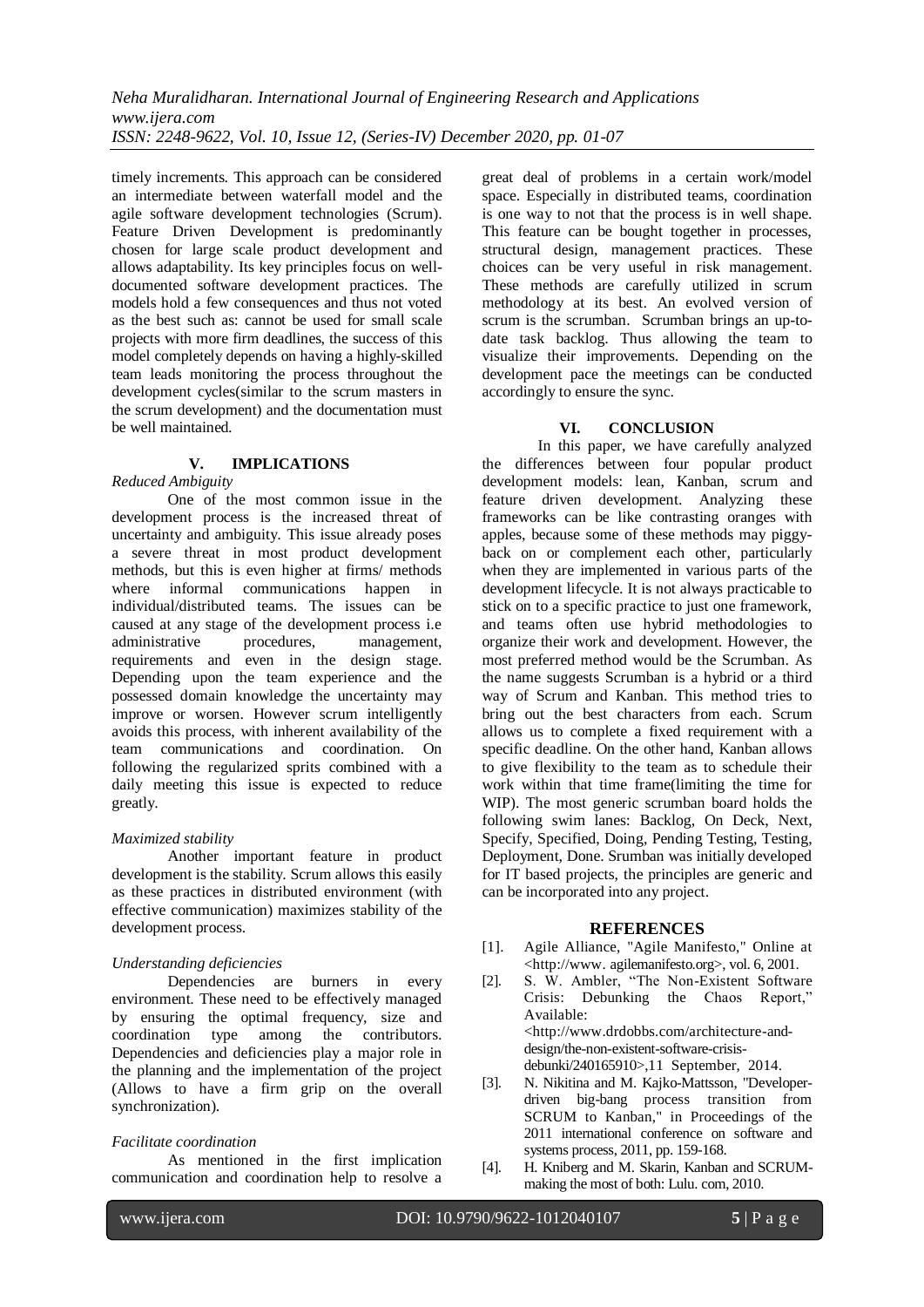- [5]. R. Cuellar, "Kanban for Help Desks: Managing the Unplannable," Cutter IT Journal, vol. 24, p. 23, 2011.
- [6]. R.H. Al-Ta'ani and R. Skarin, "A Framework for Requirements Prioritisation Process in an Agile Software Development Environment: Empirical Study," International Journal on Advanced Science, Engineering and Information Technology, vol. 6, pp. 846- 856, 2016.
- [7]. A. Shalloway, "Demystifying Kanban," Cutter IT Journal, vol. 24, p. 12, 2011.Agile Alliance, "Agile Manifesto," Online at <http://www. agilemanifesto.org>, vol. 6, 2001.
- [8]. S. W. Ambler, "The Non-Existent Software Crisis: Debunking the Chaos Report," Available: <http://www.drdobbs.com/architecture-anddesign/the-non-existent-software-crisisdebunki/240165910>, 11 September, 2014.
- [9]. N. Nikitina and M. Kajko-Mattsson, "Developerdriven big-bang process transition from SCRUM to Kanban," in Proceedings of the 2011 international conference on software and systems process, 2011, pp. 159-168.
- [10]. H. Kniberg and M. Skarin, Kanban and SCRUMmaking the most of both: Lulu. com, 2010.
- [11]. R. Cuellar, "Kanban for Help Desks: Managing the Unplannable," Cutter IT Journal, vol. 24, p. 23, 2011.
- [12]. R.H. Al-Ta'ani and R. Skarin, "A Framework for Requirements Prioritisation Process in an Agile Software Development Environment: Empirical Study," International Journal on Advanced Science, Engineering and Information Technology, vol. 6, pp. 846- 856, 2016.
- [13]. A. Shalloway, "Demystifying Kanban," Cutter IT Journal, vol. 24, p. 12, 2011.
- [14]. Agile Alliance, "Agile Manifesto," Online at <http://www. agilemanifesto.org>, vol. 6, 2001.
- [15]. S. W. Ambler, "The Non-Existent Software Crisis: Debunking the Chaos Report," Available: <http://www.drdobbs.com/architecture-anddesign/the-non-existent-software-crisisdebunki/240165910>, 11 September, 2014.
- [16]. N. Nikitina and M. Kajko-Mattsson, "Developerdriven big-bang process transition from SCRUM to Kanban," in Proceedings of the 2011 international conference on software and systems process, 2011, pp. 159-168.
- [17]. H. Kniberg and M. Skarin, Kanban and SCRUMmaking the most of both: Lulu. com, 2010.
- [18]. R. Cuellar, "Kanban for Help Desks: Managing the Unplannable," Cutter IT Journal, vol. 24, p. 23, 2011.
- [19]. R.H. Al-Ta'ani and R. Skarin, "A Framework for Requirements Prioritisation Process in an Agile Software Development Environment:

Empirical Study," International Journal on Advanced Science, Engineering and Information Technology, vol. 6, pp. 846- 856, 2016.

- [20]. A. Shalloway, "Demystifying Kanban," Cutter IT Journal, vol. 24, p. 12, 2011.
- [21]. Agile Alliance, "Agile Manifesto," Online at <http://www. agilemanifesto.org>, vol. 6, 2001.
- [22]. S. W. Ambler, "The Non-Existent Software Crisis: Debunking the Chaos Report," Available: <http://www.drdobbs.com/architecture-anddesign/the-non-existent-software-crisisdebunki/240165910>, 11 September, 2014.
- [23]. N. Nikitina and M. Kajko-Mattsson, "Developerdriven big-bang process transition from SCRUM to Kanban," in Proceedings of the 2011 international conference on software and systems process, 2011, pp. 159-168.
- [24]. H. Kniberg and M. Skarin, Kanban and SCRUMmaking the most of both: Lulu. com, 2010.
- [25]. R. Cuellar, "Kanban for Help Desks: Managing the Unplannable," Cutter IT Journal, vol. 24, p. 23, 2011.
- [26]. R.H. Al-Ta'ani and R. Skarin, "A Framework for Requirements Prioritisation Process in an Agile Software Development Environment: Empirical Study," International Journal on Advanced Science, Engineering and Information Technology, vol. 6, pp. 846- 856, 2016.
- [27]. A. Shalloway, "Demystifying Kanban," Cutter IT Journal, vol. 24, p. 12, 2011.
- [28]. Agile Alliance, "Agile Manifesto," Online at <http://www. agilemanifesto.org>, vol. 6, 2001.
- [29]. S. W. Ambler, "The Non-Existent Software Crisis: Debunking the Chaos Report," Available: <http://www.drdobbs.com/architecture-anddesign/the-non-existent-software-crisisdebunki/240165910>, 11 September, 2014.
- [30]. N. Nikitina and M. Kajko-Mattsson, "Developerdriven big-bang process transition from SCRUM to Kanban," in Proceedings of the 2011 international conference on software and systems process, 2011, pp. 159-168.
- [31]. H. Kniberg and M. Skarin, Kanban and SCRUMmaking the most of both: Lulu. com, 2010.
- [32]. R. Cuellar, "Kanban for Help Desks: Managing the Unplannable," Cutter IT Journal, vol. 24, p. 23, 2011.
- [33]. R.H. Al-Ta'ani and R. Skarin, "A Framework for Requirements Prioritisation Process in an Agile Software Development Environment: Empirical Study," International Journal on Advanced Science, Engineering and Information Technology, vol. 6, pp. 846- 856, 2016.
- [34]. A. Shalloway, "Demystifying Kanban," Cutter IT Journal, vol. 24, p. 12, 2011.